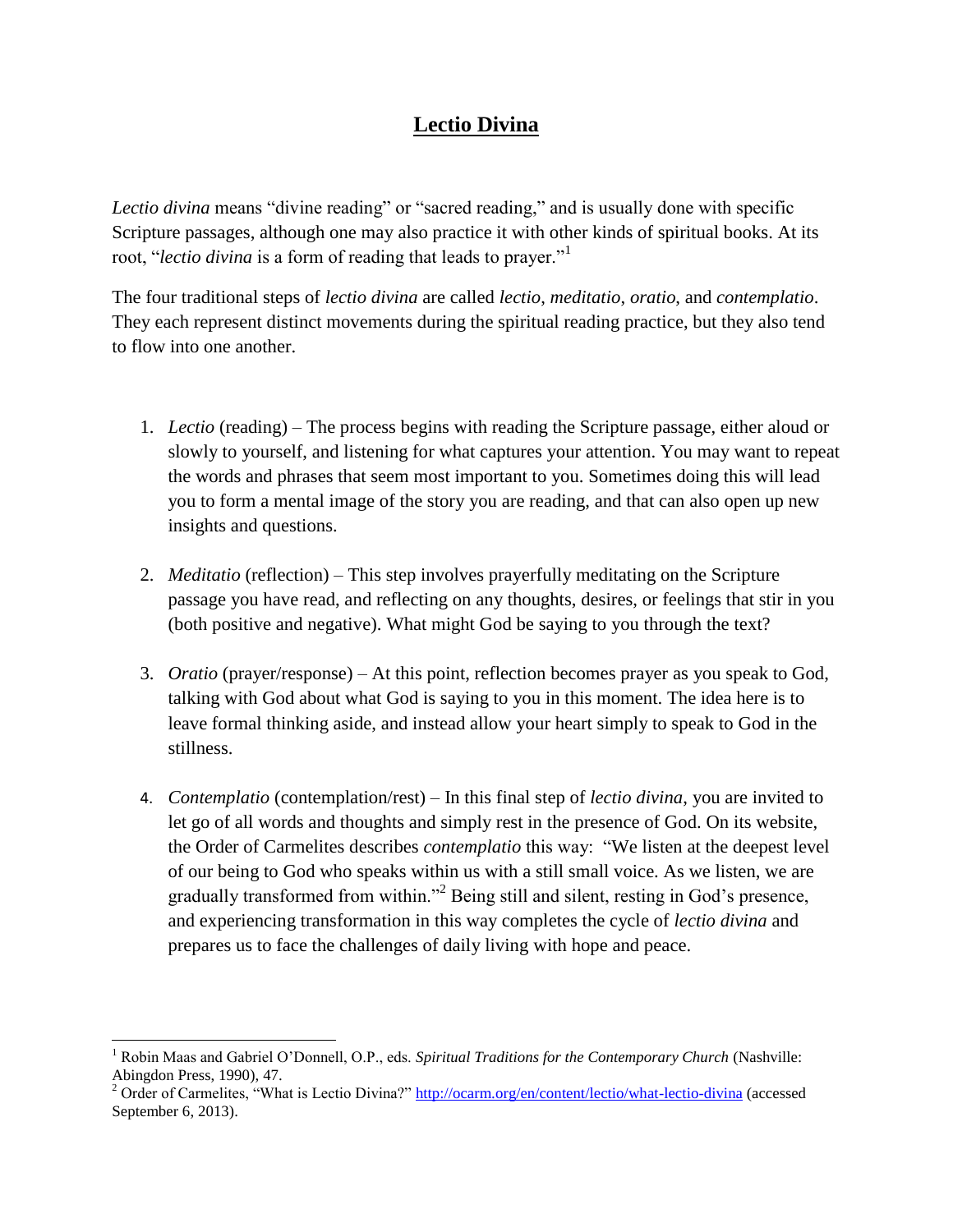## **"Just Say the Word" Lectio Divina Guide – Matthew 8:5-13**

**Guidelines:** Protect confidentiality and follow the leader's prompts.

**Sharing in Pairs:** This is not a time for extended conversation. Instead, share your reflections in no more than 2 to 3 sentences, then sit in silence until the room is silent.

**Matthew 8:5-13,** New Revised Standard Version (NRSV)

## **Jesus Heals a Centurion's Servant**

<sup>5</sup> When he entered Capernaum, a centurion came to him, appealing to him  $<sup>6</sup>$  and saying, "Lord,</sup> my servant is lying at home paralyzed, in terrible distress."<sup>7</sup> And he said to him, "I will come and cure him."<sup>8</sup>The centurion answered, "Lord, I am not worthy to have you come under my roof; but only speak the word, and my servant will be healed. <sup>9</sup>For I also am a man under authority, with soldiers under me; and I say to one, 'Go,' and he goes, and to another, 'Come,' and he comes, and to my slave, 'Do this,' and the slave does it."  $\frac{10}{10}$  When Jesus heard him, he was amazed and said to those who followed him, "Truly I tell you, in no one in Israel have I found such faith. <sup>11</sup> I tell you, many will come from east and west and will eat with Abraham and Isaac and Jacob in the kingdom of heaven,  $12$  while the heirs of the kingdom will be thrown into the outer darkness, where there will be weeping and gnashing of teeth."<sup>13</sup> And to the centurion Jesus said, "Go; let it be done for you according to your faith." And the servant was healed in that hour.

1. The first time the Gospel is read, silently name a word or phrase that caught your attention. When the leader prompts you, share your word or phrase with your partner (please share only the word or phrase – do not elaborate, explain, or teach.)